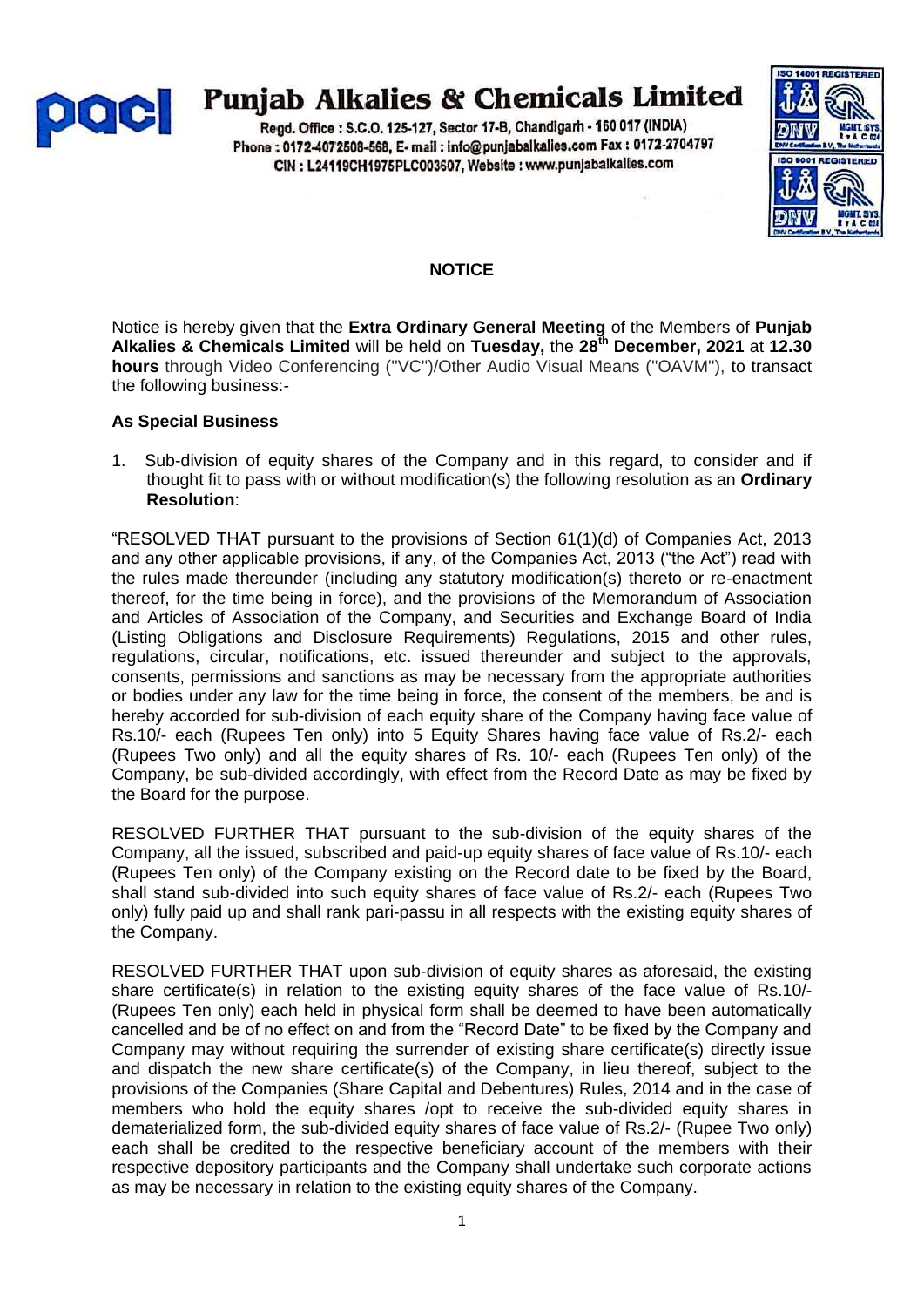RESOLVED FURTHER THAT for the purpose of giving effect to this Resolution, Directors of the Company (which expression shall also include a duly authorized Committee thereof) and/or Company Secretary, be and are hereby severally authorized to accept and make any alteration(s), modification(s) to the terms and conditions as they may deem necessary, concerning any aspect of the subdivision of equity shares, in accordance with the statutory requirements as well as to give such directions as may be necessary or desirable, to settle any questions, difficulties or doubts that may arise and generally, to do all acts, deeds, matters and things as they may, in their absolute discretion deem necessary, expedient, usual or proper in relation to or in connection with or for matters in relation or consequential to the Sub-division of shares including execution and filing of all the relevant documents with the Stock Exchanges, Depositories and other appropriate authorities, in due compliance of the applicable rules and regulations, without seeking any further consent or approval of the members or otherwise to the end and intent that they shall be deemed to have given their approval thereto expressly by the authority of this resolution."

2. Alteration of Capital Clause in Memorandum of Association of the Company and in this regard, to consider and if thought fit to pass with or without modification(s) the following resolution(s) as an **Ordinary Resolution**:

"RESOLVED THAT pursuant to the provisions of section 13, 61, 64 and all other applicable provisions, if any, of the Companies Act, 2013 ("the Act") and the rules made thereunder including the statutory modification(s) or re-enactment(s) thereof for the time being in force and the relevant provisions of the Articles of Association of the Company and Securities and Exchange Board of India (Listing Obligations and Disclosure Requirements) Regulations, 2015 (as amended from time to time) and the other Rules, Regulations, Circular, Notifications, etc. issued there under, consent of the Members of the Company be and is hereby accorded to substitute the existing Clause V of the Memorandum of Association of the Company with the following new Clause V:

V. *The Authorised Share Capital of the Company is Rs.70,00,00,000/- (Rupees Seventy Crores Only) divided into 35,00,00,000 (Thirty-Five Crores) Equity Shares of face value Rs.2/- (Rupees Ten Only) each and with power to increase or reduce the capital of the Company or to divide the shares in the capital for the time being into several classes and to attach thereto respectively any preferential, qualified or special rights, privileges or conditions as may be determined in accordance with these presents and to modify or abrogate any such rights, privileges or conditions in such manner as may for the time being be permitted by the said Act or provided by these presents.*

RESOLVED FURTHER THAT for the purpose of giving effect to the above resolution, the Directors of the Company and/or Company Secretary of the Company be and are hereby severally authorised to do all such acts, deeds, matters and things as may be necessary or expedient in this regard at any stage without requiring the Board to secure any further consent or approval of the members of the Company in this regard."

3. Alteration of Article 5 of the Articles of Association of the Company and in this regard, to consider and, if thought fit, to pass with or without modifications, the following resolution as **Special Resolution**:

"RESOLVED THAT pursuant to the provisions of Section 14 and other applicable provisions, if any, of the Companies Act, 2013 and the Rules framed thereunder (including any statutory amendment(s),or modification(s), or re-enactment thereof, for the time being in force), the consent of the members of the Company be and is hereby accorded to substitute the Article No. 5 of the Articles of Association of the Company consequent upon the sub-division of authorised share capital of the Company with the following Article 5: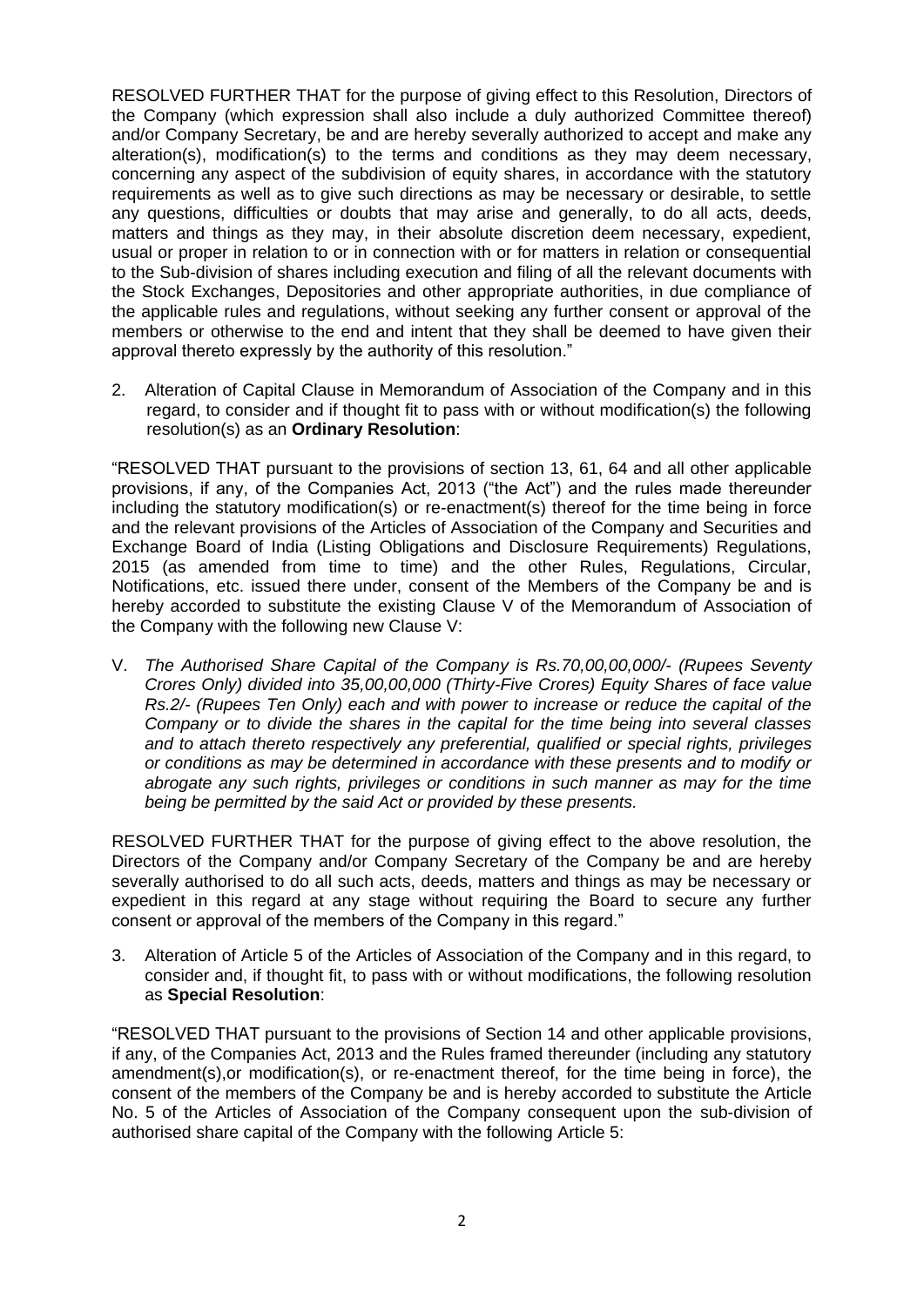*5. The Authorised Share Capital of the Company is Rs.70,00,00,000/- (Rupees Seventy Crores Only) divided into 35,00,00,000 (Thirty Five Crores) Equity Shares of face value Rs.2/- (Rupees Two Only) each and with power to increase or reduce the capital of the Company or to divide the shares in the capital for the time being into several classes and to attach thereto respectively any preferential, qualified or special rights, privileges or conditions as may be determined in accordance with these presents and to modify or abrogate any such rights, privileges or conditions in such manner as may for the time being be permitted by the said Act or provided by these presents.*

RESOLVED FURTHER THAT for the purpose of giving effect to the above resolution, the Directors of the Company and Company Secretary of the Company be and are hereby severally authorised to do all such acts, deeds, matters and things as may be necessary or expedient in this regard at any stage without requiring the Board to secure any further consent or approval of the members of the Company in this regard."

By Order of the Board of Directors

Registered Office: S.C.O.125-127, (SUGANDHA KUKREJA) Sector 17-B, Company Secretary Company Secretary Chandigarh-160 017 CIN: L24119CH1975PLC003607

Dated: December 2, 2021

#### **NOTES:**

- 1. As you are aware, in view of the situation arising due to COVID-19 global pandemic, the general meetings of the companies shall be conducted as per the guidelines issued by the Ministry of Corporate Affairs (MCA) vide MCA General Circular No. 14/2020 dated April 08, 2020, MCA General Circular No. 17/2020 dated April 13, 2020 and Circular No. 10/2021 dated June 23, 2021. The EGM is being held through video conferencing (VC) or other audio visual means (OAVM). Hence, Members can attend and participate in the EGM through VC/OAVM.
- 2. Pursuant to the provisions of Section 108 of the Companies Act, 2013 read with Rule 20 of the Companies (Management and Administration) Rules, 2014 (as amended) and Regulation 44 of SEBI (Listing Obligations & Disclosure Requirements) Regulations 2015 (as amended), and MCA Circulars dated April 08, 2020, April 13, 2020 and May 05, 2020 and 13th January, 2021, the Company is providing facility of remote e-voting to its Members in respect of the business to be transacted at the EGM. For this purpose, the Company has entered into an agreement with Central Depository Services (India) Limited (CDSL) for facilitating voting through electronic means, as the authorized e-Voting"s agency. The facility of casting votes by a member using remote e-voting as well as the e-voting system on the date of the EGM will be provided by CDSL.
- 3. The Members can join the EGM in the VC/OAVM mode 15 minutes before and after the scheduled time of the commencement of the Meeting by following the procedure mentioned in the Notice. The facility of participation at the EGM through VC/OAVM will be made available to atleast 1000 members on first come first served basis. This will not include large Shareholders (Shareholders holding 2% or more shareholding), Promoters, Institutional Investors, Directors, Key Managerial Personnel, the Chairpersons of the Audit Committee, Nomination and Remuneration Committee and Stakeholders Relationship Committee, Auditors etc. who are allowed to attend the EGM/AGM without restriction on account of first come first served basis.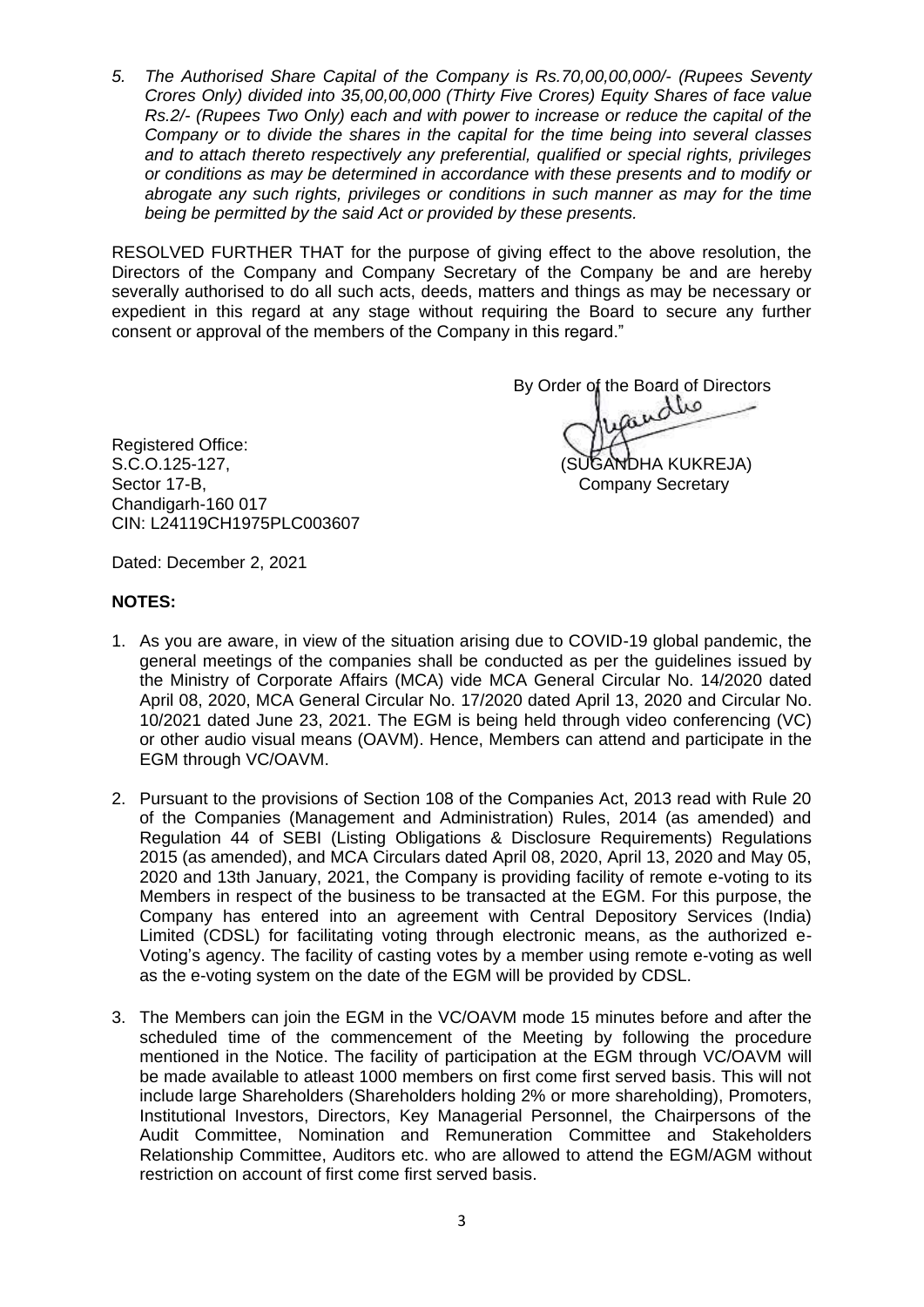- 4. The attendance of the Members attending the EGM through VC/OAVM will be counted for the purpose of ascertaining the quorum under Section 103 of the Companies Act, 2013.
- 5. Pursuant to MCA Circular No. 14/2020 dated April 08, 2020, the facility to appoint proxy to attend and cast vote for the members is not available for this EGM. However, in pursuance of Section 112 and Section 113 of the Companies Act, 2013, representatives of the members such as the President of India or the Governor of a State or body corporate can attend the EGM through VC/OAVM and cast their votes through e-voting.
- 6. In line with the Ministry of Corporate Affairs (MCA) Circular No. 17/2020 dated April 13, 2020, the Notice calling the EGM has been uploaded on the website of the Company at www.punjabalkalies.com. The Notice can also be accessed from the websites of the Stock Exchange i.e. BSE Limited at www.bseindia.com. The EGM Notice is also disseminated on the website of CDSL (agency for providing the Remote e-Voting facility and e-voting system during the EGM) i.e. www.evotingindia.com.
- 7. The EOGM is being convened through VC/OAVM in compliance with applicable provisions of the Companies Act, 2013 read with MCA Circular No. 14/2020 dated April 8, 2020 and MCA Circular No. 17/2020 dated April 13, 2020 and MCA Circular No. 10/2021 dated 23<sup>rd</sup> June, 2021.
- 8. Institutional investors, who are members of the Company are encouraged to attend and vote at the General Meeting through VC/OAVM facility. Corporate members intending to appoint their authorized representative pursuant to sections 112 and 113 of the Act, as the case may be, to attend the EGM through VC or OAVM or to vote through remote evoting are requested to send a certified copy of Board resolution to the scrutinizer by email at ajaykcs@gmail.com.
- 9. The Explanatory Statement pursuant to Section 102 of the Companies Act, 2013 in respect of business at item Nos. 1 and 3 is annexed.
- 10. Members are requested to notify immediately changes, if any, in their registered address to the Company or its Registrars & Share Transfer Agents, M/s. Beetal Financial & Computer Services Private Limited, specifying full address in Block Capitals with PIN Code of the Post Office.
- 11. Members who have not registered their e-mail address and changes, if any, in the same, with the Company for the purpose of receiving notices, documents, Annual Reports and other shareholders' communications, etc., electronically, by e-mail, are requested to register their latest e-mail address, with (i) the Company or its Registrars & Share Transfer Agents in case of shares held in Physical Mode and (ii) the Company or its Registrars & Share Transfer Agents and/or their Depository through their Depository Participant in case of shares held in Dematerialised Mode; and send the 'Form for Registering E-mail Address available on the Company's Website www.punjabalkalies.com, duly completed and signed, to the Company or its Registrars & Share Transfer Agents.
- 12. Members are requested to submit their Income Tax Permanent Account Number (PAN) details alongwith a self-certified copy of their PAN Card to (a) the Company or its Registrars & Share Transfer Agents in case of shares held in Physical Mode and (b) their Depository through their Depository Participant in case of shares held in Dematerialised Mode; in view of the Securities and Exchange Board of India's mandate.
- 13. Since the EOGM will be held through VC/OAVM, the Route Map is not required to be annexed in this to the Notice.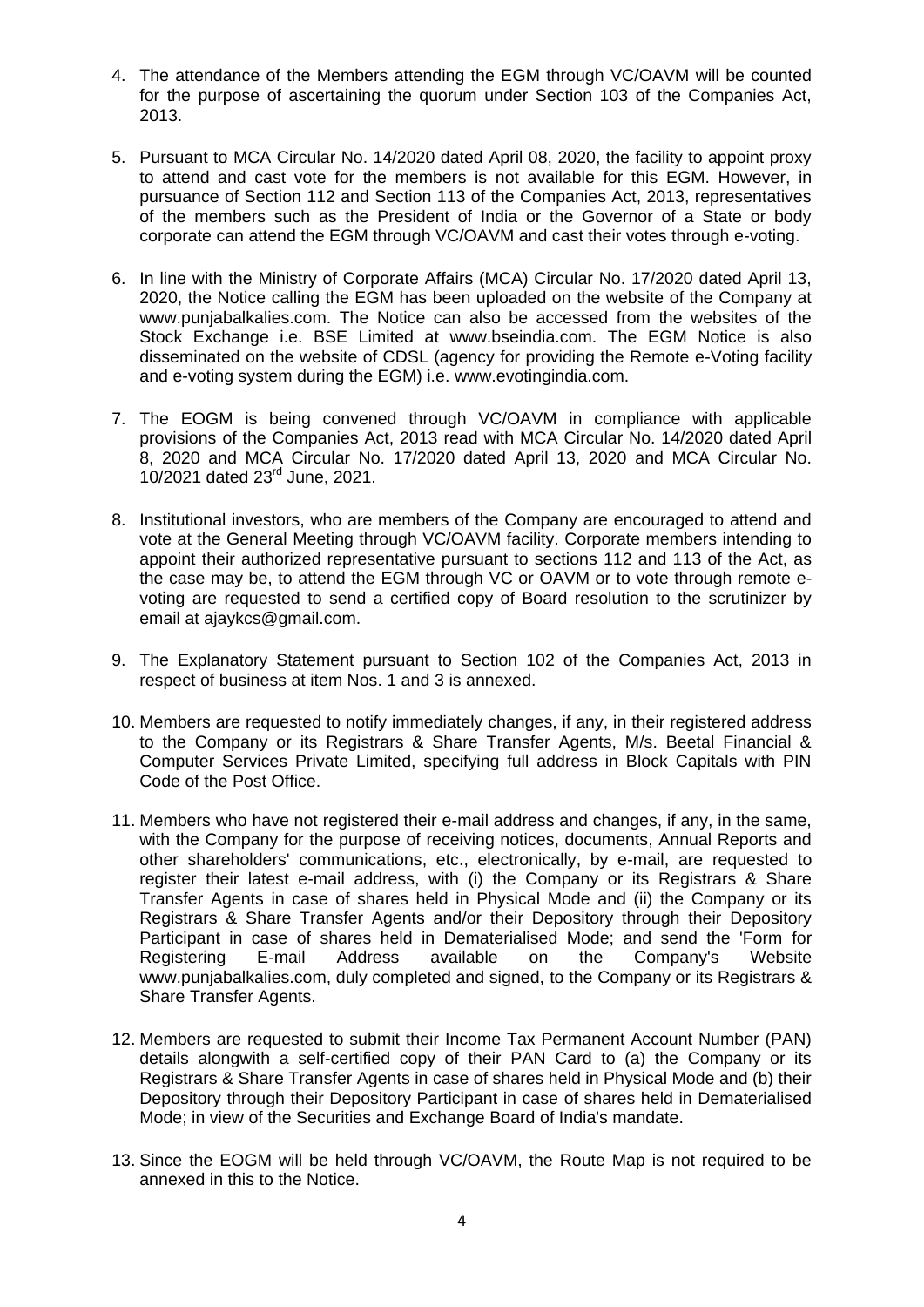14. Pursuant to the provisions of Sections 107 and 108, read with the Companies (Management and Administration) Rules, 2014 read with notification GSR 207(E) dated  $19<sub>th</sub>$  March 2015, and as per the quidelines issued by the Ministry of Corporate Affairs (MCA) vide MCA General Circular No. 14/2020 dated April 08, 2020, MCA General Circular No. 17/2020 dated April 13, 2020 and Circular No. 10/2021 dated June 23, 2021, the Company is pleased to offer the option of remote and EOGM E-Voting facility to all the Members of the Company. For this purpose, the Company has entered into an agreement with Central Depository Services (India) Limited (CDSL). The Members can vote electronically either in advance during the e-voting period ("remote e-voting") or on the day of EGM. The Company has appointed Mr. Ajay Arora, Practicing Company Secretary, (FCS No. 2191; CP No. 993) as Scrutinizer.

#### **The Instructions for Shareholders For Remote E-Voting Are As Under:**

- (i) The voting period begins on  $25<sup>th</sup>$  December, 2021 at 10.00 a.m. onwards and ends on  $27<sup>th</sup>$  December, 2021 at 5.00 p.m. During this period, shareholders of the Company, holding shares either in physical form or in dematerialized form, as on the cut-off date i.e.  $22<sup>nd</sup>$  December, 2021 may cast their vote electronically. The e-voting module shall be disabled by CDSL for voting thereafter.
- (ii) Shareholders who have already e-voted prior to the meeting date would not be entitled to e-vote at the meeting venue.
- (iii) In terms of SEBI circular no. SEBI/HO/CFD/CMD/CIR/P/2020/242 dated December 9, 2020 on e-Voting facility provided by Listed Companies, Individual shareholders holding securities in demat mode are allowed to vote through their demat account maintained with Depositories and Depository Participants. Shareholders are advised to update their mobile number and email Id in their demat accounts in order to access e-Voting facility.

Pursuant to above-said SEBI Circular, Login method for e-Voting and joining virtual meetings for Individual shareholders holding securities in Demat mode is given below:

| Гуре         | of   Login Method |
|--------------|-------------------|
| shareholders |                   |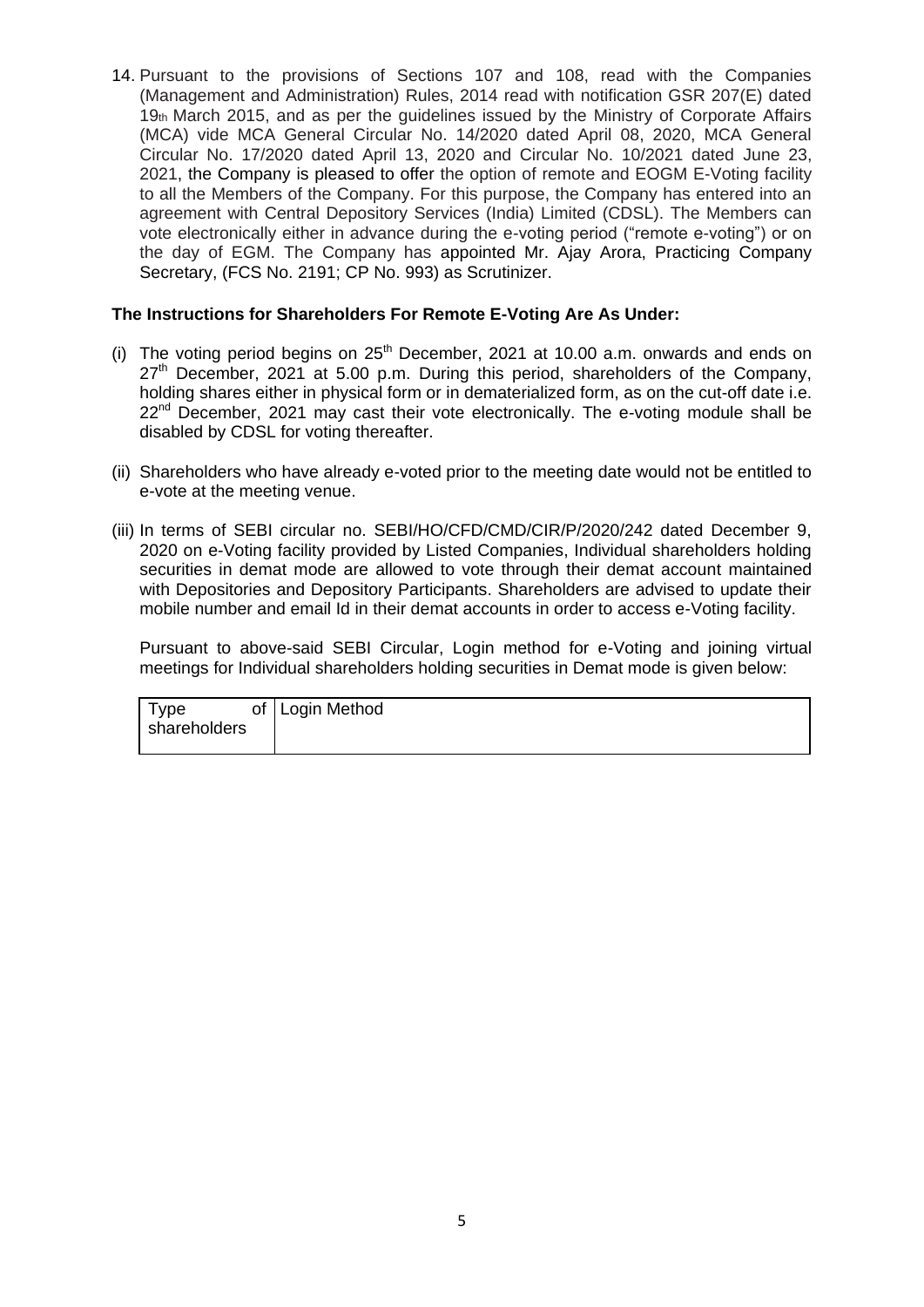| Individual<br><b>Shareholders</b><br>holding<br>securities<br>in.<br>Demat<br>mode<br>with CDSL | 1) Users of who have opted for CDSL's Easi / Easiest facility, can<br>login through their existing user id and password. Option will be<br>made available to reach e-Voting page without any further<br>authentication. The URLs for users to login to Easi / Easiest are<br>https://web.cdslindia.com/myeasi/home/login<br>or<br>www.cdslindia.com and click on Login icon and select New<br>System Myeasi.                                                                               |
|-------------------------------------------------------------------------------------------------|--------------------------------------------------------------------------------------------------------------------------------------------------------------------------------------------------------------------------------------------------------------------------------------------------------------------------------------------------------------------------------------------------------------------------------------------------------------------------------------------|
|                                                                                                 | 2) After successful login the Easi / Easiest user will be able to see<br>the e-Voting Menu. On clicking the e-voting menu, the user will<br>be able to see his/her holdings along with links of the respective<br>e-Voting service provider i.e. CDSL/ NSDL/ KARVY/ LINK<br>INTIME as per information provided by Issuer / Company.<br>Additionally, we are providing links to e-Voting Service Providers,<br>so that the user can visit the e-Voting service providers' site<br>directly. |
|                                                                                                 | 3) If the user is not registered for Easi/Easiest, option to register is<br>https://web.cdslindia.com/myeasi./Registration/<br>available<br>at<br><b>EasiRegistration</b>                                                                                                                                                                                                                                                                                                                  |
|                                                                                                 | 4) Alternatively, the user can directly access e-Voting page by<br>providing Demat Account Number and PAN No. from a link<br>in www.cdslindia.com home page. The system will authenticate<br>the user by sending OTP on registered Mobile & Email as<br>recorded in the Demat Account. After successful authentication,<br>user will be provided links for the respective ESP where the e-<br>Voting is in progress during or before the AGM.                                              |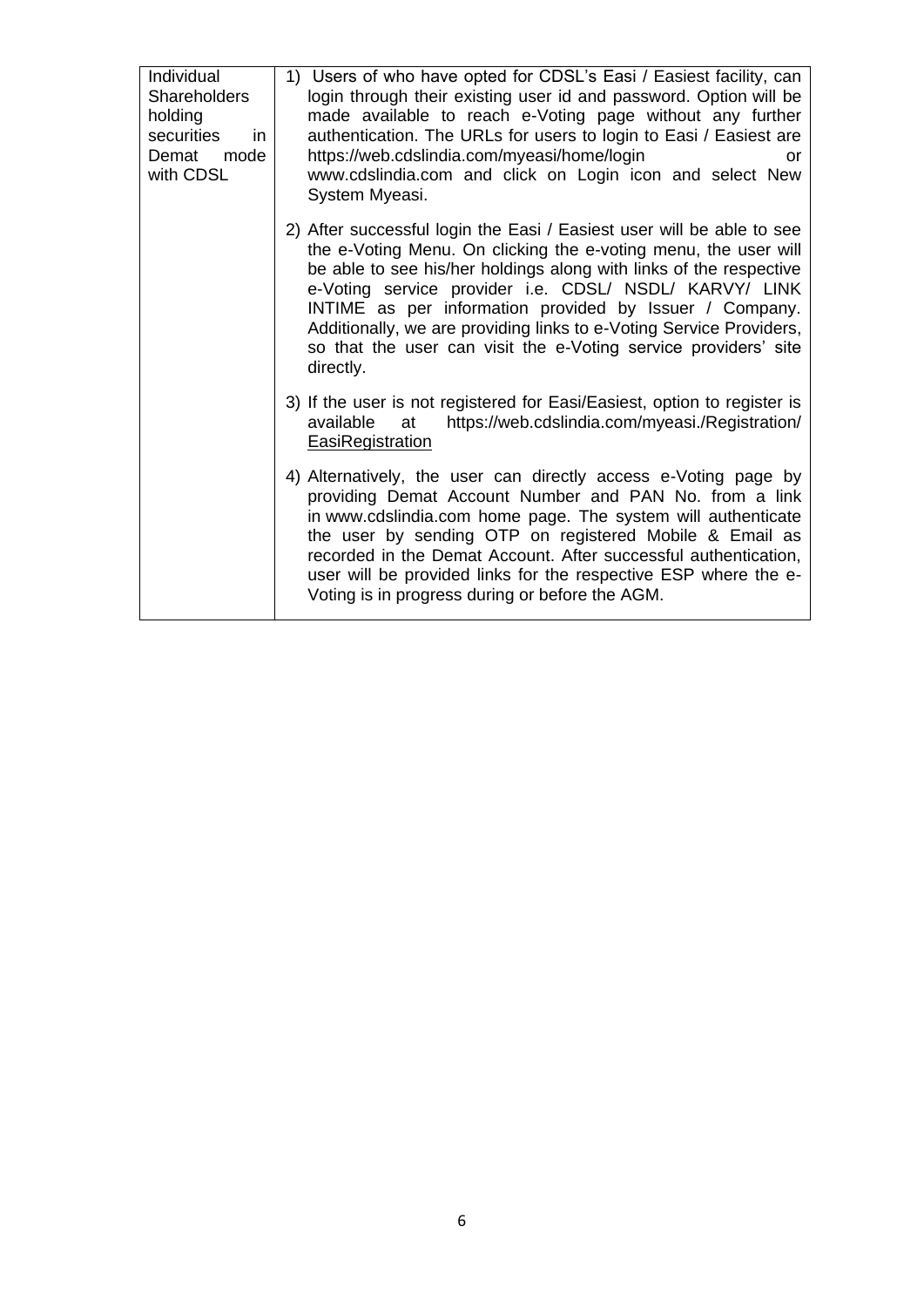| Individual<br>Shareholders<br>holding<br>securities<br>in<br>demat<br>mode<br>with NSDL                                                         | 1) If you are already registered for NSDL IDeAS facility, please visit<br>the e-Services website of NSDL. Open web browser by typing<br>the following URL: https://eservices.nsdl.com either on a<br>Personal Computer or on a mobile. Once the home page of e-<br>Services is launched, click on the "Beneficial Owner" icon under<br>"Login" which is available under 'IDeAS' section. A new screen<br>will open. You will have to enter your User ID and Password.<br>After successful authentication, you will be able to see e-Voting<br>services. Click on "Access to e-Voting" under e-Voting services<br>and you will be able to see e-Voting page. Click on company<br>name or e-Voting service provider name and you will be re-<br>directed to e-Voting service provider website for casting your<br>vote during the remote e-Voting period or joining virtual meeting<br>& voting during the meeting. |
|-------------------------------------------------------------------------------------------------------------------------------------------------|-------------------------------------------------------------------------------------------------------------------------------------------------------------------------------------------------------------------------------------------------------------------------------------------------------------------------------------------------------------------------------------------------------------------------------------------------------------------------------------------------------------------------------------------------------------------------------------------------------------------------------------------------------------------------------------------------------------------------------------------------------------------------------------------------------------------------------------------------------------------------------------------------------------------|
|                                                                                                                                                 | 2) If the user is not registered for IDeAS e-Services, option to<br>register is available at https://eservices.nsdl.com.<br>Select<br>IDeAS "Portal<br>"Register<br>Online for<br>click<br>or<br>at<br>https://eservices.nsdl.com/SecureWeb/IdeasDirectReg.jsp                                                                                                                                                                                                                                                                                                                                                                                                                                                                                                                                                                                                                                                    |
|                                                                                                                                                 | 3) Visit the e-Voting website of NSDL. Open web browser by typing<br>the following URL: https://www.evoting.nsdl.com/ either on a<br>Personal Computer or on a mobile. Once the home page of e-<br>Voting system is launched, click on the icon "Login" which is<br>available under 'Shareholder/Member' section. A new screen will<br>open. You will have to enter your User ID (i.e. your sixteen digit<br>demat account number hold with NSDL), Password/OTP and a<br>Verification Code as shown on the screen. After successful<br>authentication, you will be redirected to NSDL Depository site<br>wherein you can see e-Voting page. Click on company name or<br>e-Voting service provider name and you will be redirected to e-<br>Voting service provider website for casting your vote during the<br>remote e-Voting period or joining virtual meeting & voting during<br>the meeting.                  |
| Individual<br><b>Shareholders</b><br>(holding<br>securities<br>in.<br>mode)<br>demat<br>login<br>through<br>their<br>Depository<br>Participants | You can also login using the login credentials of your demat account<br>through your Depository Participant registered with NSDL/CDSL for<br>e-Voting facility. After successful login, you will be able to see e-<br>Voting option. Once you click on e-Voting option, you will be<br>redirected<br>NSDL/CDSL Depository site<br>to<br>after successful<br>authentication, wherein you can see e-Voting feature. Click on<br>company name or e-Voting service provider name and you will be<br>redirected to e-Voting service provider's website for casting your<br>vote during the remote e-Voting period or joining virtual meeting &<br>voting during the meeting.                                                                                                                                                                                                                                           |

Important note: Members who are unable to retrieve User ID/ Password are advised to use Forget User ID and Forget Password option available at abovementioned website.

Helpdesk for Individual Shareholders holding securities in demat mode for any technical issues related to login through Depository i.e. CDSL and NSDL.

Login type **Helpdesk** details Individual Shareholders holding securities in Demat mode with CDSL Members facing any technical issue in login can contact CDSL helpdesk by sending a request at helpdesk.evoting@cdslindia.comor contact at 022- 23058738 and 22-23058542-43.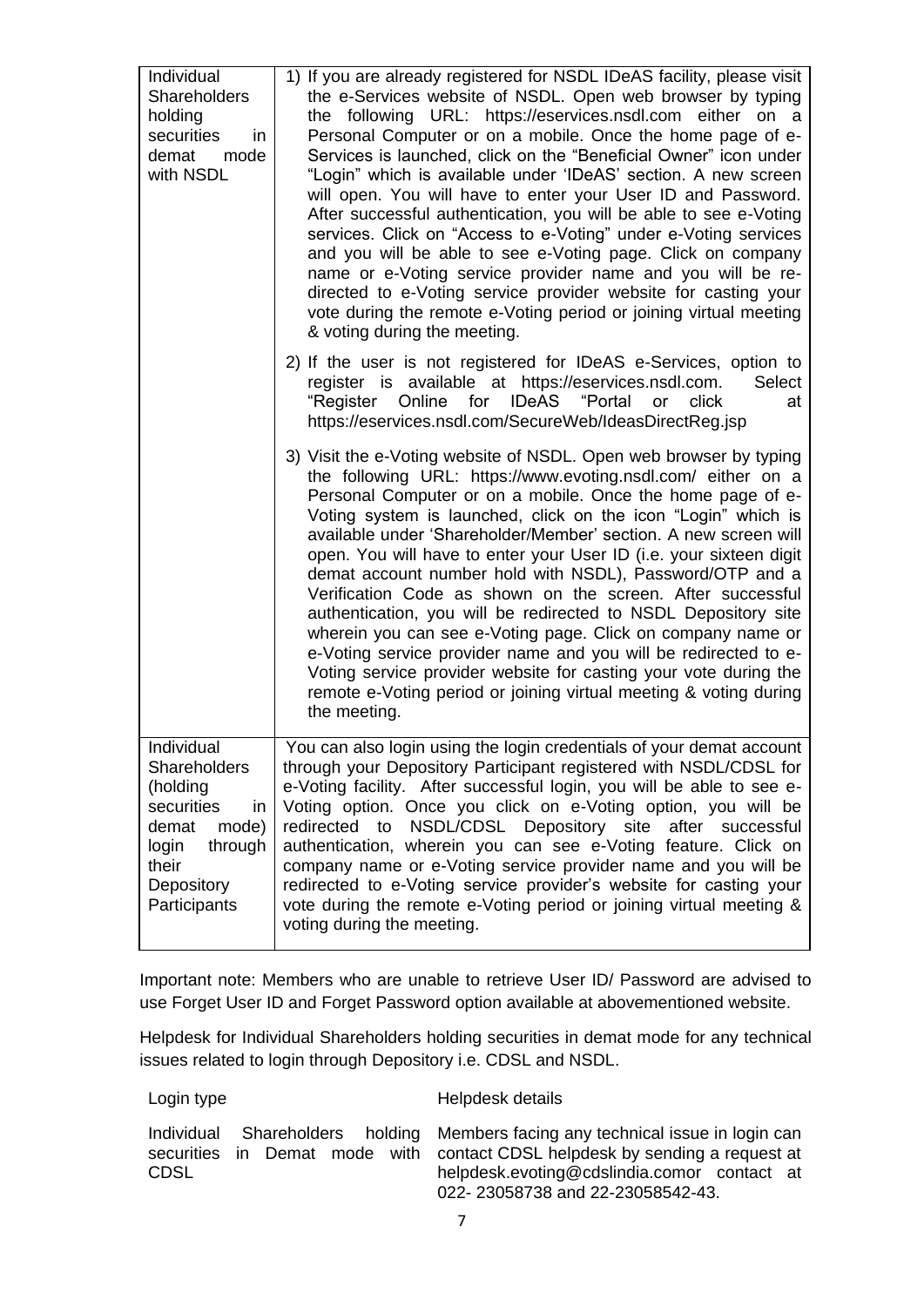Individual Shareholders holding securities in Demat mode with **NSDL** 

Members facing any technical issue in login can contact NSDL helpdesk by sending a request at evoting@nsdl.co.in or call at toll free no.: 1800 1020 990 and 1800 22 44 30.

(iv) Login method for e-Voting and joining virtual meeting for shareholders other than individual shareholders & physical shareholders.

The shareholders should log on to the e-voting website www.evotingindia.com.

Click on "Shareholders" module.

Now enter your User ID

- a. For CDSL: 16 digits beneficiary ID,
- b. For NSDL: 8 Character DP ID followed by 8 Digits Client ID,
- c. Shareholders holding shares in Physical Form should enter Folio Number registered with the Company.

OR

Alternatively, if you are registered for CDSL"s EASI/EASIEST e-services, you can log-in at https://www.cdslindia.com from Login - [Myeasi](file:///C:/Users/Sugandha/Desktop/EOGM/Login - Myeasi) using your login credentials. Once you successfully log-in to CDSL's EASI/EASIEST e-services, click on e-Voting option and proceed directly to cast your vote electronically.

Next enter the Image Verification as displayed and Click on Login.

If you are holding shares in demat form and had logged on to www.evotingindia.com and voted on an earlier e-voting of any company, then your existing password is to be used.

(v) If you are a first time user follow the steps given below:

For Shareholders holding shares in Demat Form other than individual and Physical Form

- PAN Enter your 10 digit alpha-numeric \*PAN issued by Income Tax Department (Applicable for both demat shareholders as well as physical shareholders)
	- Shareholders who have not updated their PAN with the Company/Depository Participant are requested to use the sequence number sent by Company/RTA or contact Company/RTA.

**Dividend** Bank Details Enter the Dividend Bank Details or Date of Birth (in dd/mm/yyyy format) as recorded in your demat account or in the company records in order to login.

OR Date of

- Birth (DOB) • If both the details are not recorded with the depository or company please enter the member id /folio number in the Dividend Bank details field as mentioned in instruction (v).
- (vi) After entering these details appropriately, click on "SUBMIT" tab.
- (vii) Shareholders holding shares in physical form will then directly reach the Company selection screen. However, shareholders holding shares in demat form will now reach "Password Creation" menu wherein they are required to mandatorily enter their login password in the new password field. Kindly note that this password is to be also used by the demat holders for voting for resolutions of any other company on which they are eligible to vote, provided that company opts for e-voting through CDSL platform. It is strongly recommended not to share your password with any other person and take utmost care to keep your password confidential.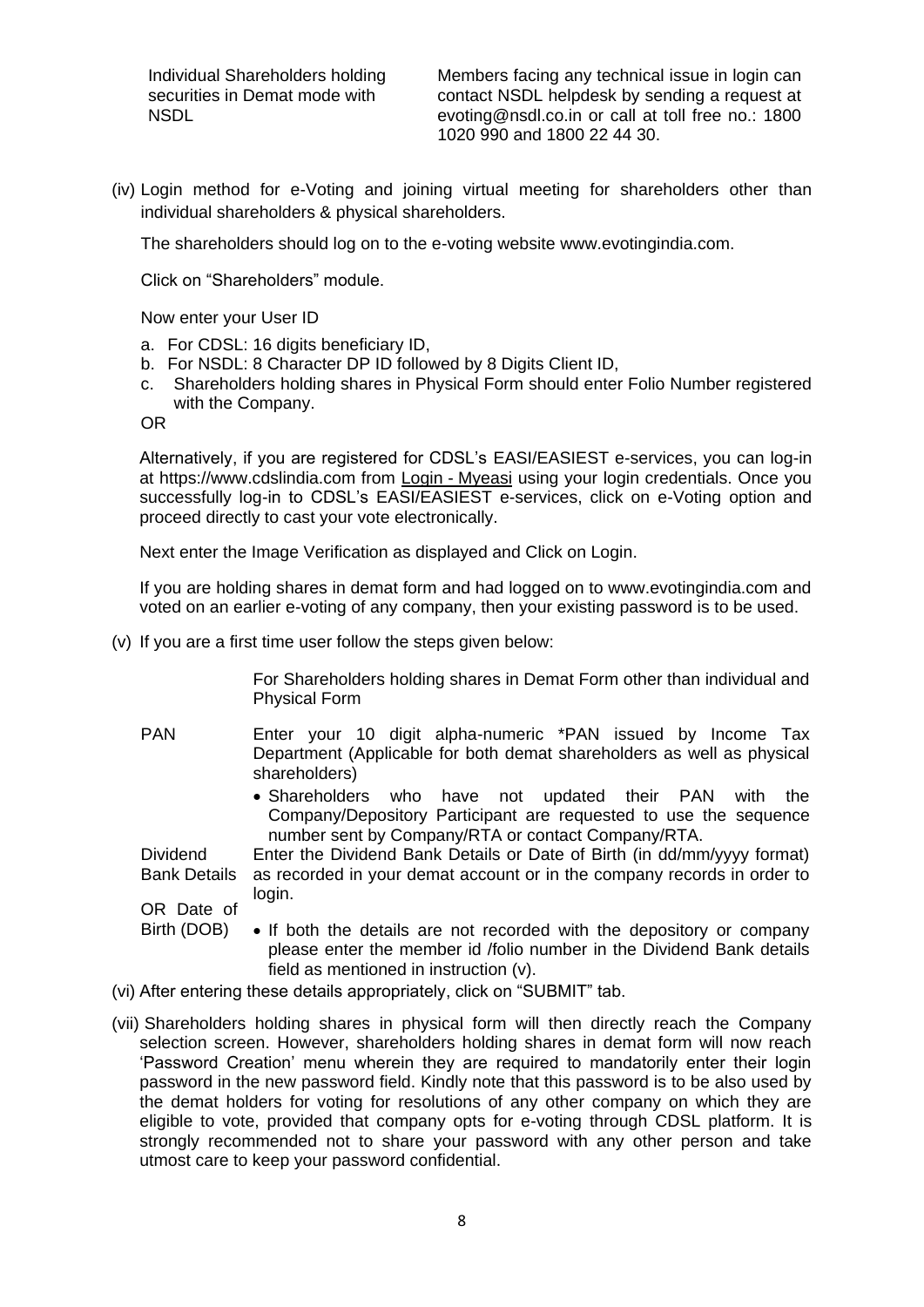- (viii) For shareholders holding shares in physical form, the details can be used only for evoting on the resolutions contained in this Notice.
- (ix) Click on the EVSN for the "Punjab Alkalies & Chemicals Limited" on which you choose to vote.
- (x) On the voting page, you will see "RESOLUTION DESCRIPTION" and against the same the option "YES/NO" for voting. Select the option YES or NO as desired. The option YES implies that you assent to the Resolution and option NO implies that you dissent to the Resolution.
- (xi) Click on the "RESOLUTIONS FILE LINK" if you wish to view the entire Resolution details.
- (xii) After selecting the resolution you have decided to vote on, click on "SUBMIT". A confirmation box will be displayed. If you wish to confirm your vote, click on "OK", else to change your vote, click on "CANCEL" and accordingly modify your vote.
- (xiii) Once you "CONFIRM" your vote on the resolution, you will not be allowed to modify your vote.
- (xiv)You can also take a print of the votes cast by clicking on "Click here to print" option on the Voting page.
- (xv) If a demat account holder has forgotten the login password then Enter the User ID and the image verification code and click on Forgot Password & enter the details as prompted by the system.

Facility for Non – Individual Shareholders and Custodians –Remote Voting

- Non-Individual shareholders (i.e. other than Individuals, HUF, NRI etc.) and Custodians are required to log on to [www.evotingindia.com](http://www.evotingindia.com/) and register themselves in the "Corporates" module.
- A scanned copy of the Registration Form bearing the stamp and sign of the entity should be emailed to [helpdesk.evoting@cdslindia.com.](mailto:helpdesk.evoting@cdslindia.com)
- After receiving the login details a Compliance User should be created using the admin login and password. The Compliance User would be able to link the account(s) for which they wish to vote on.
- The list of accounts linked in the login should be mailed to helpdesk.evoting@cdslindia.com and on approval of the accounts they would be able to cast their vote.
- A scanned copy of the Board Resolution and Power of Attorney (POA) which they have issued in favour of the Custodian, if any, should be uploaded in PDF format in the system for the scrutinizer to verify the same.
- Alternatively Non Individual shareholders are required to send the relevant Board Resolution/ Authority letter etc. together with attested specimen signature of the duly authorized signatory who are authorized to vote, to the Scrutinizer and to the Company at the email address viz; secretarial@punjabalkalies.com, if they have voted from individual tab & not uploaded same in the CDSL e-voting system for the scrutinizer to verify the same.

#### **Instructions for Shareholders attending the AGM/EGM through VC/OAVM & E-Voting during meeting are as under:**

- 1. The procedure for attending meeting & e-Voting on the day of the AGM/ EGM is same as the instructions mentioned above for Remote e-voting.
- 2. The link for VC/OAVM to attend meeting will be available where the EVSN of Company will be displayed after successful login as per the instructions mentioned above for Remote e-voting.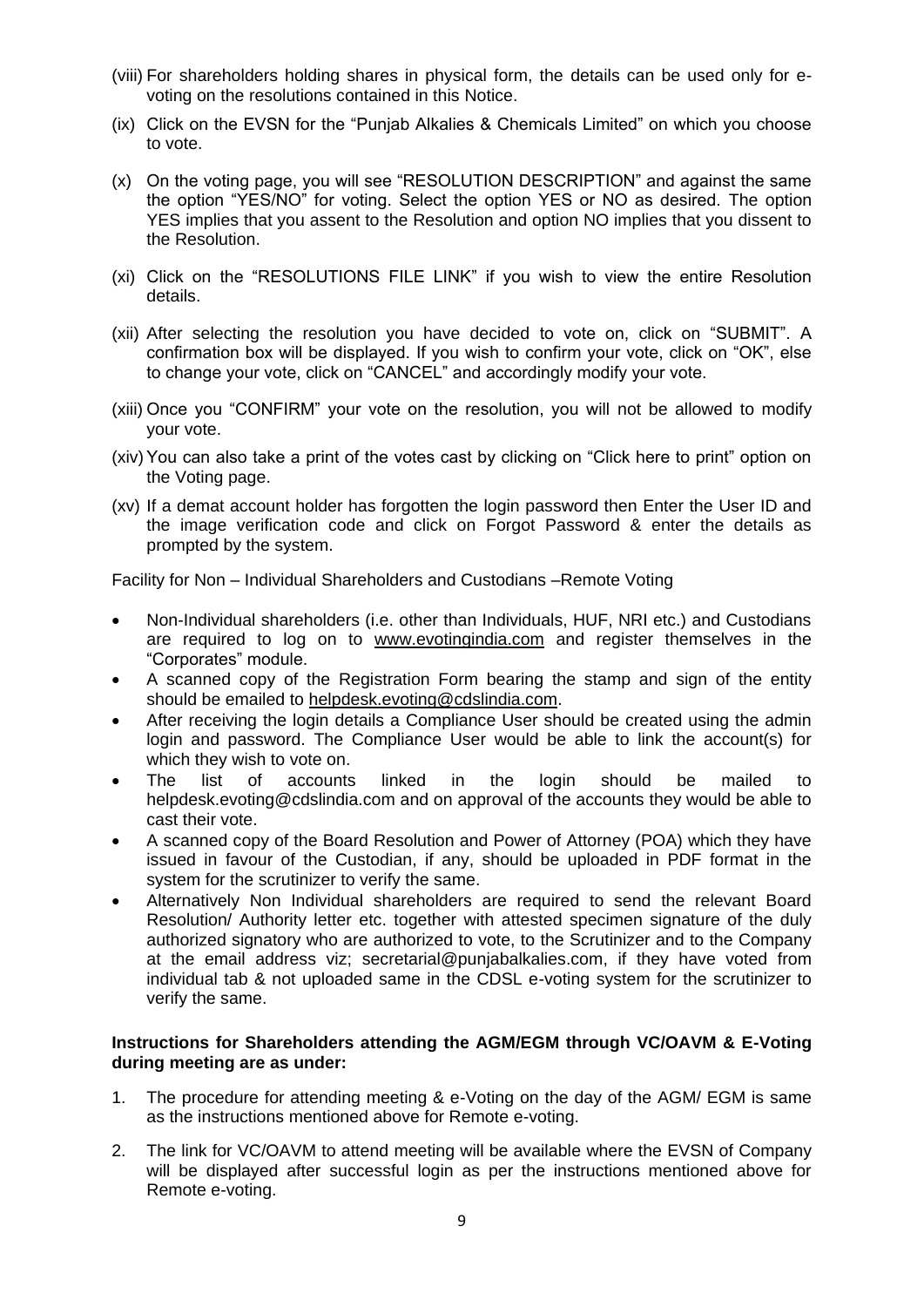- 3. Shareholders who have voted through Remote e-Voting will be eligible to attend the meeting. However, they will not be eligible to vote at the AGM/EGM.
- 4. Shareholder will be provided with a facility to attend the EOGM through VC/OAVM through the CDSL e-Voting system. Shareholders may access the same at https://www.evotingindia.com under shareholders/members login by using the remote evoting credentials. The link for VC/OAVM will be available in shareholder/members login where the EVSN of Company will be displayed.
- 5. Shareholders are encouraged to join the Meeting through Laptops/ IPads for better experience.
- 6. Further shareholders will be required to allow Camera and use Internet with a good speed to avoid any disturbance during the meeting.
- 7. Please note that Participants Connecting from Mobile Devices or Tablets or through Laptop connecting via Mobile Hotspot may experience Audio/Video loss due to Fluctuation in their respective network. It is therefore recommended to use Stable Wi-Fi or LAN Connection to mitigate any kind of aforesaid glitches.
- 8. Shareholders who would like to express their views/ ask questions during the meeting may register themselves as a speaker by sending their request in advance atleast 10 days prior to meeting mentioning their name, demat account number/folio number, email id, mobile number at secretarial@punjabalkalies.com. The shareholders who do not wish to speak during the EOGM but have queries may send their queries in advance 10 days prior to meeting mentioning their name, demat account number/ folio number, email id, mobile number at secretarial@punjabalkalies.com. These queries will be replied to by the company suitably by email.
- 9. Those shareholders who have registered themselves as a speaker will only be allowed to express their views/ask questions during the meeting.
- 10. Only those shareholders, who are present in the AGM/EGM through VC/OAVM facility and have not casted their vote on the Resolutions through remote e-Voting and are otherwise not barred from doing so, shall be eligible to vote through e-Voting system available during the EGM/AGM.
- 11. If any Votes are cast by the shareholders through the e-voting available during the EGM/AGM and if the same shareholders have not participated in the meeting through VC/OAVM facility, then the votes cast by such shareholders shall be considered invalid as the facility of e-voting during the meeting is available only to the shareholders attending the meeting.

Note for Non – Individual Shareholders and Custodians

- Non-Individual shareholders (i.e. other than Individuals, HUF, NRI etc.) and Custodians are required to log on to www.evotingindia.com and register themselves in the "Corporates" module.
- A scanned copy of the Registration Form bearing the stamp and sign of the entity should be emailed to helpdesk.evoting@cdslindia.com.
- After receiving the login details a Compliance User should be created using the admin login and password. The Compliance User would be able to link the account(s) for which they wish to vote on.
- The list of accounts linked in the login should be mailed to helpdesk.evoting@cdslindia.com and on approval of the accounts they would be able to cast their vote.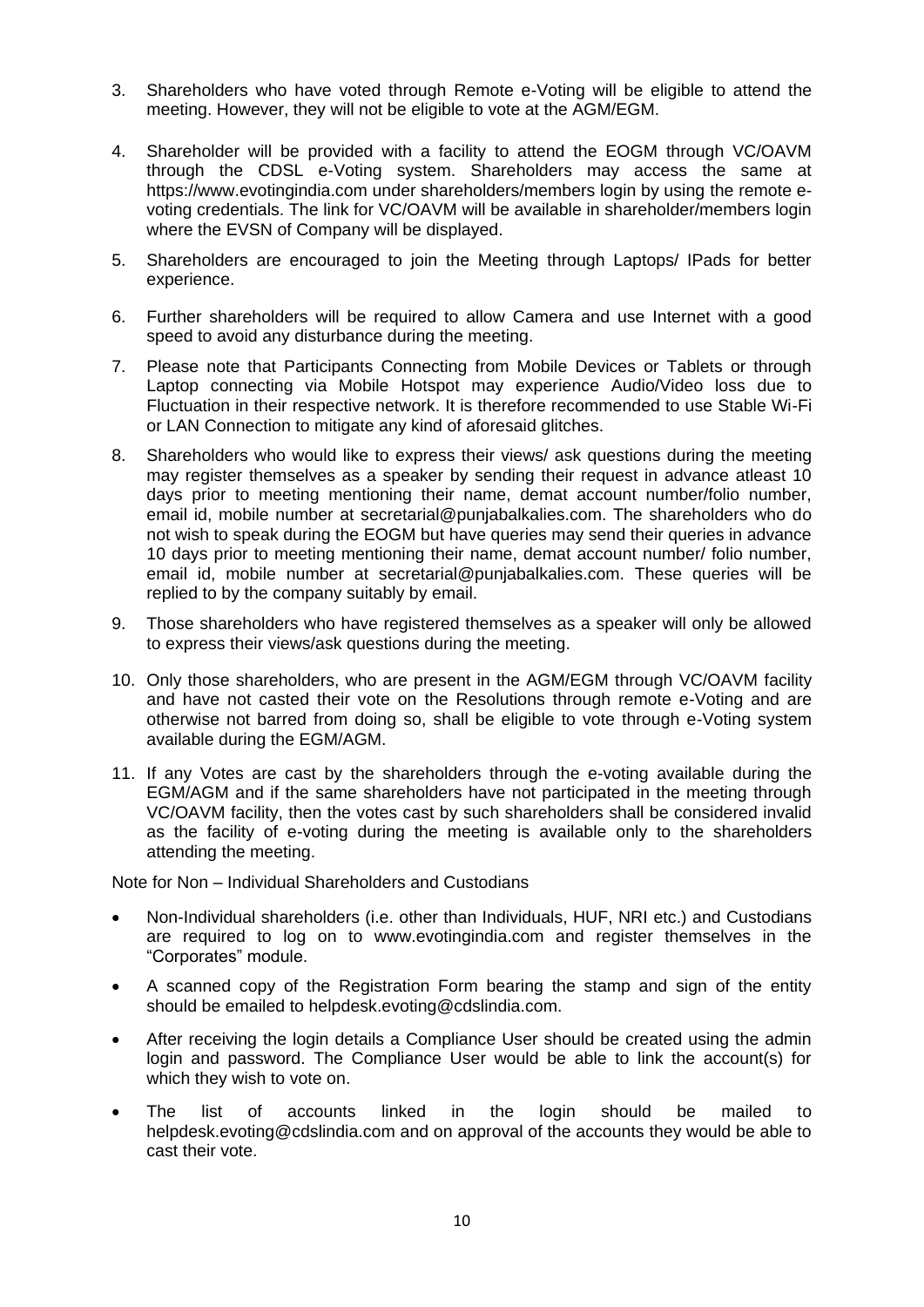- A scanned copy of the Board Resolution and Power of Attorney (POA) which they have issued in favour of the Custodian, if any, should be uploaded in PDF format in the system for the scrutinizer to verify the same.
- Alternatively Non Individual shareholders are required to send the relevant Board Resolution/ Authority letter etc. together with attested specimen signature of the duly authorized signatory who are authorized to vote, to the Scrutinizer and to the Company at the email address secretarial@punjabalkalies.com, if they have voted from individual tab & not uploaded same in the CDSL e-voting system for the scrutinizer to verify the same.

Process for those shareholders whose email addresses are not registered with the depositories for obtaining login credentials for E-voting for the RESOLUTIONS proposed in this Notice:

- 1. For Physical shareholders please provide necessary details like Folio No., Name of shareholder, scanned copy of the share certificate (front and back), PAN (self-attested scanned copy of PAN card), AADHAR (self-attested scanned copy of Aadhar Card) by email to beetalrta@gmail.com.
- 2. For Demat shareholders please provide Demat account details (CDSL-16 digit beneficiary ID or NSDL-16 digit DPID + CLID), Name, client master or copy of Consolidated Account statement, PAN (self-attested scanned copy of PAN card), AADHAR (self-attested scanned copy of Aadhar Card) to beetalrta@gmail.com.

In case you have any queries or issues regarding attending EOGM & e-voting from the e-voting system, you may refer the Frequently Asked Questions ("FAQs") and e-voting manual available at www.evotingindia.com under help section or write an email to helpdesk.evoting@cdslindia.com or beetalrta@gmail.com or contact Mr. Nitin Kunder (022- 23058738) or Mr. Mehboob Lakhani (022-23058543) or Mr. Rakesh Dalvi (022- 23058542).

All grievances connected with the facility for voting by electronic means may be addressed to Mr. Rakesh Dalvi, Manager, (CDSL) Central Depository Services (India) Limited, A Wing, 25<sup>th</sup> Floor, Marathon Futurex, Mafatlal Mill Compounds, N M Joshi Marg, Lower Parel (East), Mumbai - 400013 or send an email to helpdesk.evoting@cdslindia.com or call on 022- 23058542/43.

- 15. The Scrutiniser shall, immediately after the conclusion of voting at the General Meeting, first count the votes cast at the meeting, thereafter unblock the votes cast through remote e-voting in the presence of at least 2 (two) witnesses not in the employment of the Company and make a consolidated Scrutiniser"s report of the total votes cast in favour or against, if any, forthwith to the Chairman of the Company.
- 16. The Result shall be declared on or after the EOGM of the Company. The Results declared along with the Scrutiniser"s Report shall be placed on the Company"s website www.punjabalkalies.com and CDSL within 2 (two) days of passing of the resolution at the EOGM of the company and communicated to the BSE Limited.